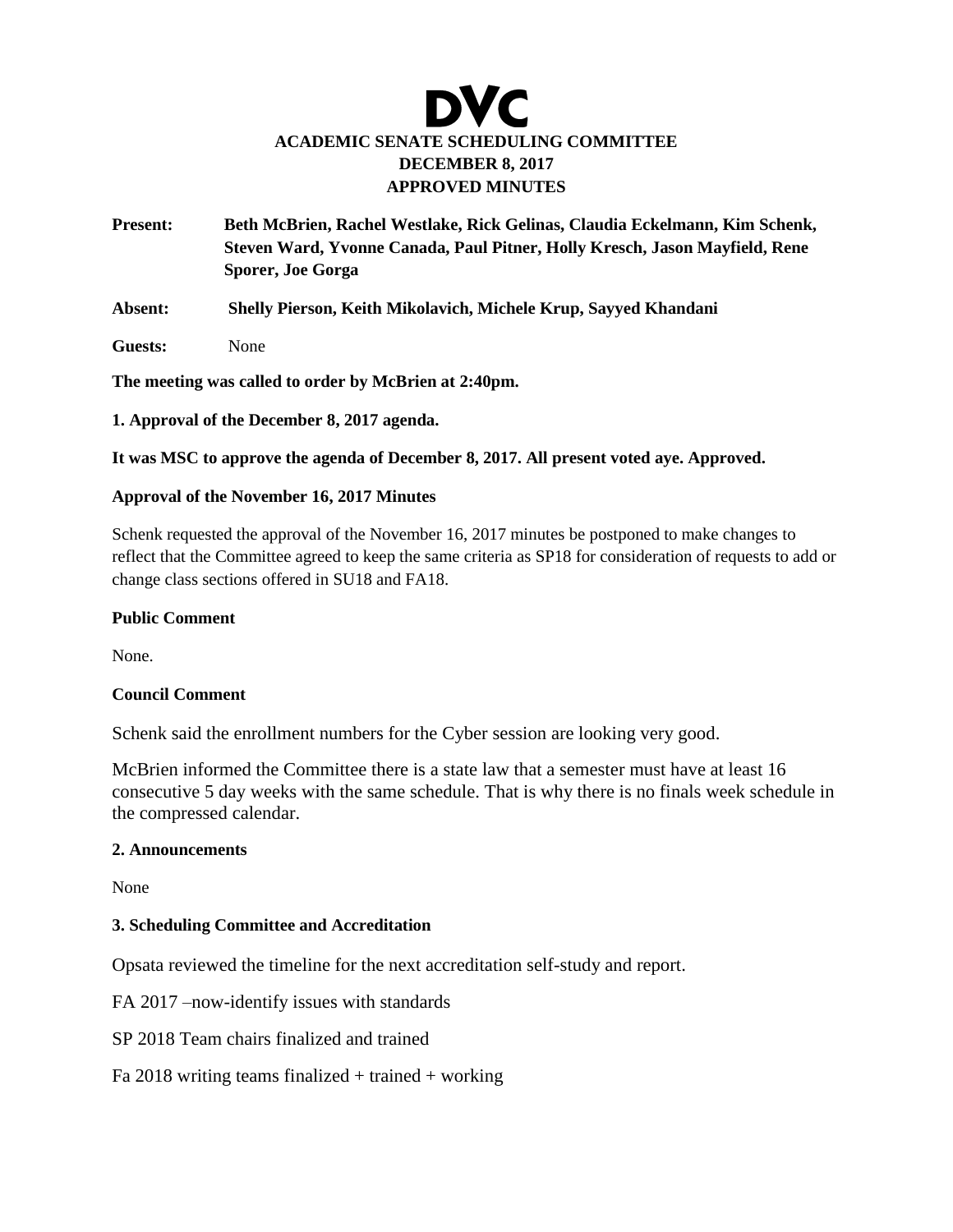Sp and FA 2019 Writing teams work

Jan Flex 2020 review final draft

SP 2020 Through governance

Fall 2020 ISER due

Opsata distributed a list of standards that include components related to scheduling. She asked the Committee to review the standards listed and identify any issues we may have to address to meet the standard.

Opsata said the college is now posting all agendas and minutes for College Committees. The Academic Senate office is posting agendas and minutes for the Academic Senate committees. This is evidence that we are sharing decision making widely. She said also departments need to record what they discuss in their meetings related to things the standards address such as curriculum and SLOs. She said each department will have a webpage for posting and the deans and department chairs will be responsible to make sure they get posted. She has asked for agendas, minutes and notes back through 2014 to be posted.

# **4. Process to return load from cancelled classes**

McBrien reminded the Committee that there will always be anomalies in course enrollments that may need to be considered when adding or cutting classes.

The Committee reviewed the timeline for scheduling summer and fall 2018.

# **SU and FA18 Scheduling Dates**

11/16/17 Scheduling Committee meeting

 -SU18/FA18 FTES Goal Spreadsheets distributed to Scheduling Committee - SU18 and FA18 Scheduling criteria approved (same as SP18)

12/1/17 Deans and Chairs meeting

- SU18/FA18 FTES Goal Spreadsheets distributed to Deans and Chairs

# 12/4/17

-SU18 and FA18 Scheduling Guidelines email from Beth McBrien to Deans and Chairs

12/8/17 Scheduling Committee meeting

# 12/11/17

-FA18 preliminary drafts due to schedulers (all sections converted to compressed days/times)

# 1/10/17

-SU18  $1<sup>st</sup>$  draft distributed to departments (available December 11 for request)

# 1/12/17

-FINAL Fall FTES Goals spreadsheet sent to departments (includes Positive Attendance)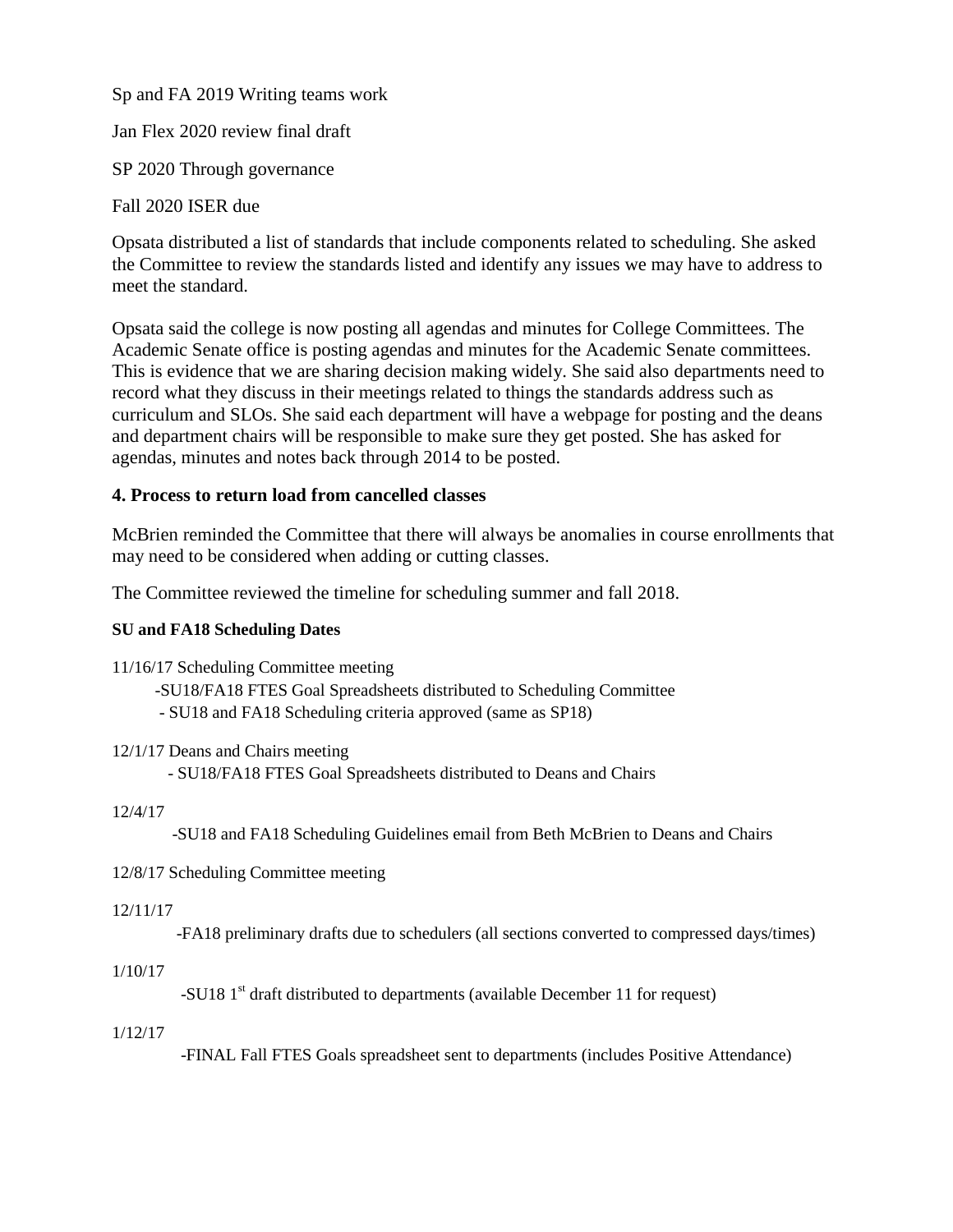### 1/17/18

-FA18 preliminary drafts returned to departments

### 1/29/18

-SU18  $1<sup>st</sup>$  draft due to schedulers (ONLY adds according to SC criteria) -SU18 FTES Goals spreadsheet due to schedulers – Deans enter on OneDrive

#### 2/5/18

-FA18 1<sup>st</sup> draft due to schedulers (ONLY adds according to SC criteria) -FA18 FTES Goals spreadsheet due to schedulers– Deans enter on OneDrive

# 2/9/18

-Scheduling Committee meeting – review of requests for non-criteria load for SU and FA

2/20/18

-FTEF reports for 1st draft

### 3/5/18

-Departments submit approved non-criteria load with SU and FA drafts

When looking at criteria for adding classes, there is a need to look at the broad picture and not just the criteria.

The process will be that if requested classes meet the criteria they will be included in the first draft of the schedule. Those that don't meet criteria will have to submit their request to their Scheduling Committee reps, their dean, and Kim, Beth, and Rachel, presenting their rationale for adding a class. McBrien will send an email with the scheduling guidelines to deans and department chairs. Westlake will set up the FTES Goals spreadsheet online so that deans can enter the information there SU 18 will be due on 1/29/18, and FA 18 will be due on 2/5/18.

# **5. Developing an earlier evening time block for compressed calendar**

The committee reviewed data on enrollment in evening classes at various times to inform them on how to best schedule for students.

After discussion the committee agreed that all classes need to start on the hour or half hour to create a coherent schedule for students. The evening blocks should start at 6pm, 6:30pm, and 7pm. The Committee agreed to the following options:

| <b>Course Type</b> | Option 1                | <b>Option 2</b>  | <b>Option 2</b> |
|--------------------|-------------------------|------------------|-----------------|
| 54 hrs 1/wk        | $4:05 - 7:15$ pm        |                  |                 |
| 54 hrs 2/wk        | $4:05 - 5:30$ pm        | ---              |                 |
| 72 hrs 2/wk        | $4:05 - 6:10 \text{pm}$ | ---              |                 |
| 90 hrs 2/wk        | $4:05 - 6:35$ pm        |                  |                 |
| 54 hrs 1/wk        | 7 - 10:10pm             | $6:30 - 9:40$ pm | $6 - 9:10pm$    |
| 54 hrs 2/wk        | $7 - 8:25$ pm           | $6:30 - 7:55$ pm | $6 - 7:25$ pm   |
| 72 hrs 2/wk        | 7 - 9:05pm              | $6:30 - 8:35$ pm | $6 - 8:05$ pm   |
| 90 hrs 2/wk        | 7 - 9:30pm              | $6:30 - 9$ pm    | $6 - 8:30$ pm   |